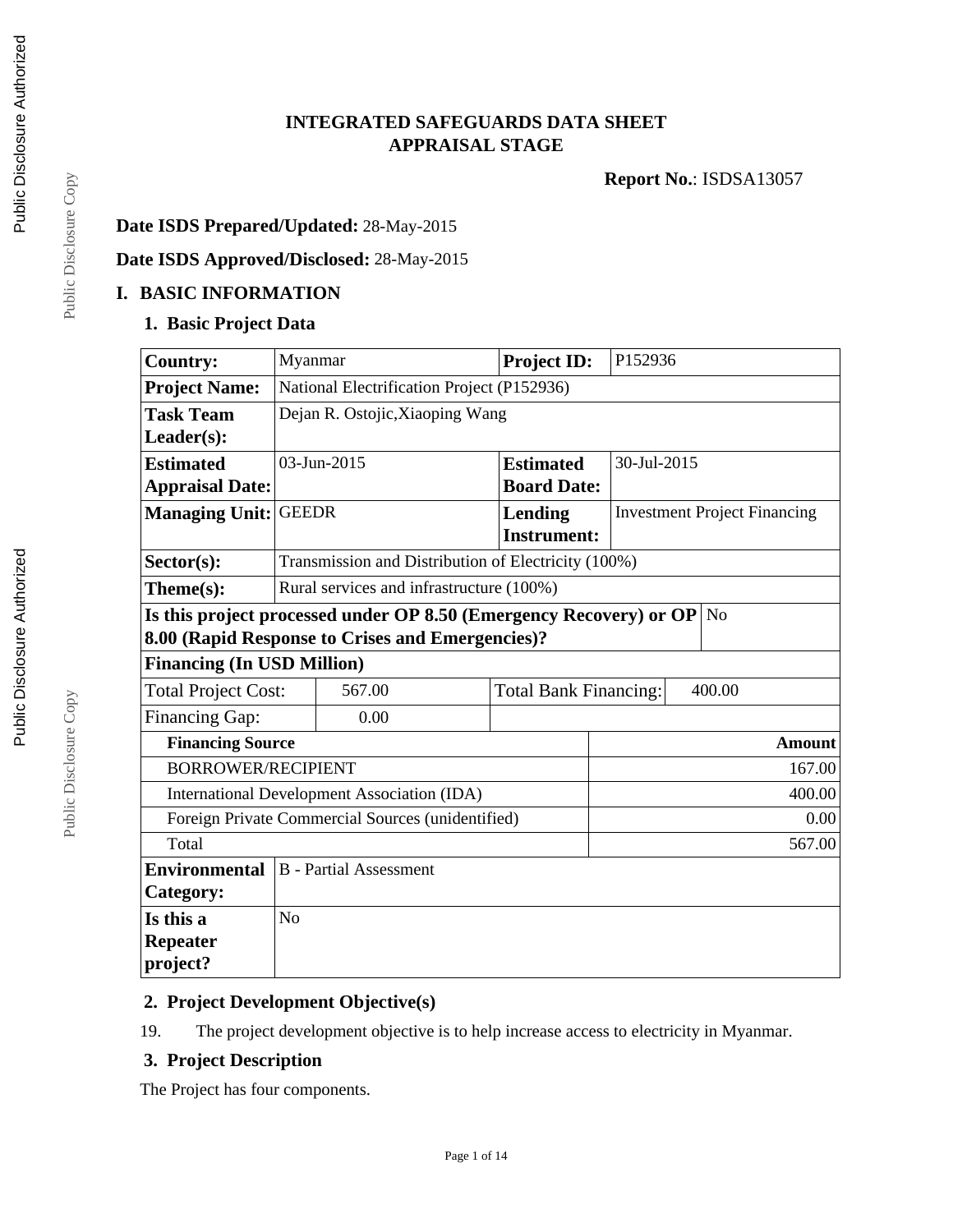Component 1: Grid extension (IDA \$300 million). This component will extend the power distribution network and connect the closest communities and households in line with the Government's National Electrification Plan. IDA finance will support expansion of distribution substations and the procurement and supply of goods for targets of: (a) around 12,900 miles of power distribution lines and transformers in more than 6,300 locations; and (b) connections and meters for around 750,000 households, 11,600 health clinics, schools and other community buildings, and 132,000 public street lights. The Government and communities will co-fund the cost of installation and related services.

Component 2: Off-grid electrification (IDA \$80 million). This component targets communities located far beyond the existing national grid and unlikely to receive grid access in the next 10 or more years. IDA finance will cover partial costs to procure goods and services for: (i) solar photovoltaic devices or systems for a target of 456,500 households; (ii) mini-grids to serve some 35,500 households; and (iii) electricity connections for 11,400 health clinics, schools and other community buildings, and 19,000 public street lights.

By targeting remote areas, the IDA support is designed to complement and coordinate with IFC's proposed Lighting Myanmar Program of advisory services to help develop the commercial market for solar photovoltaic devices and kits in central Myanmar. IFC will finance, appraise and approve its proposed program in parallel to preparation of the National Electrification Project, both as integral aspects of the WBG JIP.

Component 3: Technical assistance and project management (IDA \$20 million). This component will help to: (a) strengthen institutional capacity to implement both grid and offgrid components of the National Electrification Plan at all levels of implementation; (b) improve related policy and regulation; (c) develop an integrated framework for electrification planning, results monitoring and impact evaluation with geographic information system; (d) secure technical advice and consulting services on standards, technology assessment and technical design, economic and financial analysis, environmental and social impact management, procurement and financial management; and (e) manage the Project.

Component 4: Contingent emergency response (IDA \$0). This component, with an initial allocation of zero, is part of the IDA Immediate Response Mechanism (IRM) in Myanmar. The IDA IRM allows reallocation of a portion of undisbursed balances of IDA-financed investment projects for recovery and reconstruction support following a formal request from Government in the event of an eligible emergency. Eligible uses of, and implementation arrangements and operational procedures for the IDA IRM are outlined in the Myanmar IDA IRM Contingent Emergency Response Implementation Plan (CERIP) being developed, which will serve as the operational manual for this component.

#### **4. Project location and salient physical characteristics relevant to the safeguard analysis (if known)**

The geographical scope of the Project is national and it is expected that project implementation will eventually include all 64 districts covering all Regions and States in Myanmar. Specific investments will be identified during project implementation and from a safeguard perspective the Project is operating within a framework approach. Both urban, peri-urban and rural areas will be included and areas with a diverse population groups will be covered, including many areas with ethnic minorities.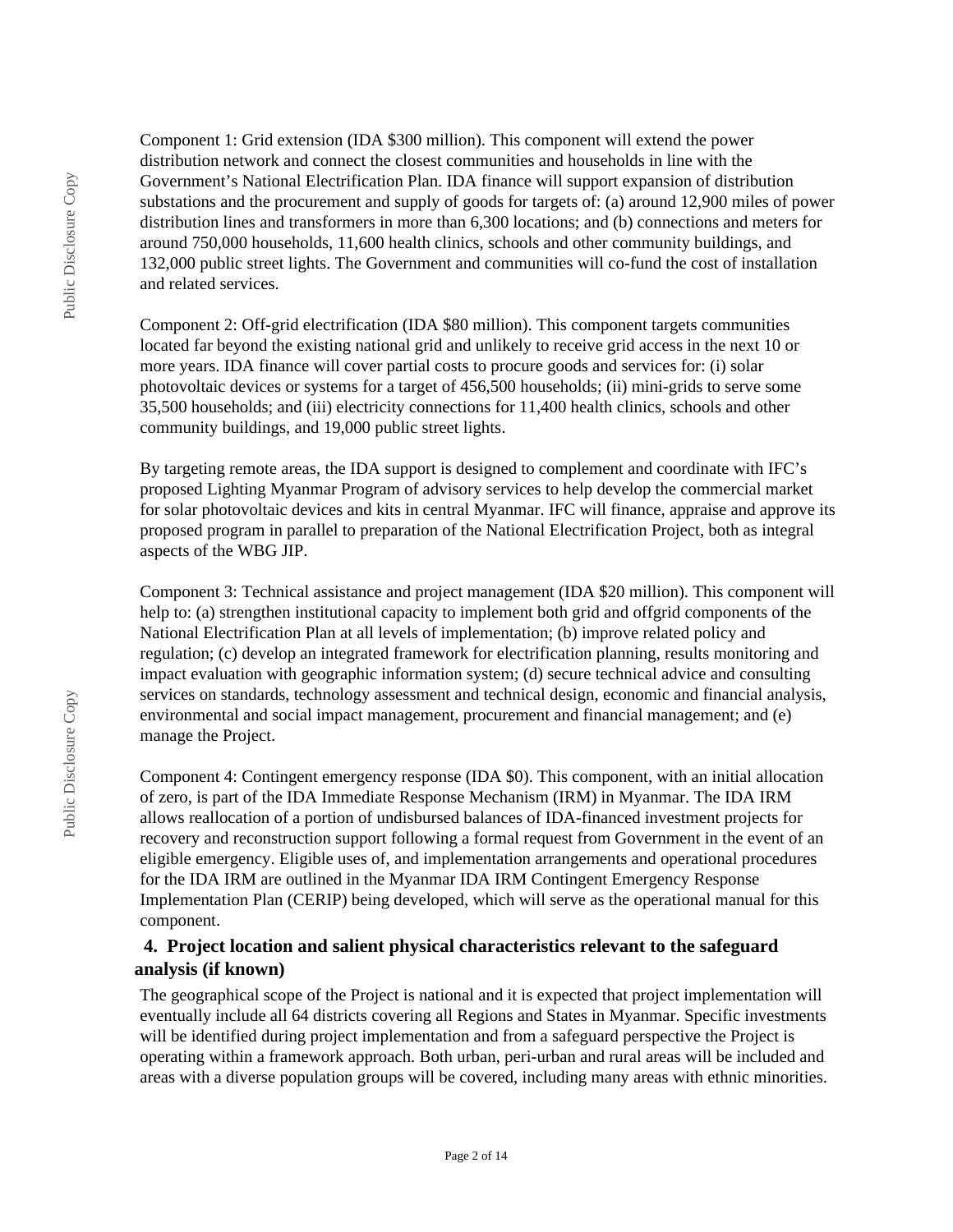Public Disclosure Copy

Using a least-cost approach, the Project has identified initial target areas for both the grid and offgrid components. Based on the initial lists, the district engineers of MOEP and MLFRD (District PMOs) will identify priority investments needed in each district. In addition to the least cost principle, the proposed priorities at the district level will take into account other criteria, such as imminent risk of power shortage in the district and potential congestion of the upstream substation in supplying more residential customers, and environmental and social criteria such as the presence of health and education facilities, affordability and the inclusion of ethnic minorities, vulnerable and poor people through explicit selection criteria. The priority investments ('subprojects') by district will be aggregated at the Union level after consultations with the district and the state/ regional authorities to ensure a strong support and ownership of the electrification program at all levels. Offgrid subprojects will be demand-driven and will only take place where community members wish and support such subprojects, which will involve some upfront cash contributions, agreement to receive training and willingness to take responsibility for O&M. Selection criteria will also involve equity concerns among different types of infrastructure projects with government support (i.e. one village receiving roads this year may not receive support for electrification or water supply), etc. The ESMF describes these selection criteria and the Operational Manuals will provide additional details.

Specific investment proposals for subprojects for funding from the Project will be submitted, screened and designed during project implementation. As a commitment in relation to the Thaton Power Station supported by the Bank-financed Myanmar Electric Power Project, Thaton District and the villages near the power station will be prioritized for rural electrification under the NEP. Since the upgrading of the power station will not be completed until 2017, the design of the rural electrification investments in the area will not be prepared until during project implementation. Sitespecific preparation of subprojects and consultations for Thaton, and all other sites, will therefore be undertaken during project implementation following the Environmental and Social Management Framework (ESMF) that has been prepared for the Project. The ESMF provides provisions the identification, preparation and implementation of site-specific safeguards instruments on a subproject by subproject basis.

During the preparation of the Project and the ESMF, potential environmental and social impacts and risks were assessed through site visits to typical investments eligible for project financing. A Poverty and Social Impact Assessment (PSIA) was undertaken in two phases. The first phase (PSIA1) focused on generating an overall understanding of access to electricity (barriers to access in rural and urban areas and for poor and marginalized households in particular), uses of electricity, quality of service and affordability of new tariffs of April 2014. The PSIA phase 1 report was finalized in December 2014. The second phase took place from January to April 2015 and provided more in depth inputs to the design of subsidy schemes/tariff structure and additional information to inform the design of the Project and the ESMF.

## **5. Environmental and Social Safeguards Specialists**

Ana Nunez Sanchez (GENDR) Charlotte Alice Cantor Bisley (GSURR) Frank Van Woerden (GENDR) Phyu Phyu Aye (GEEDR) Svend Jensby (OPSOR)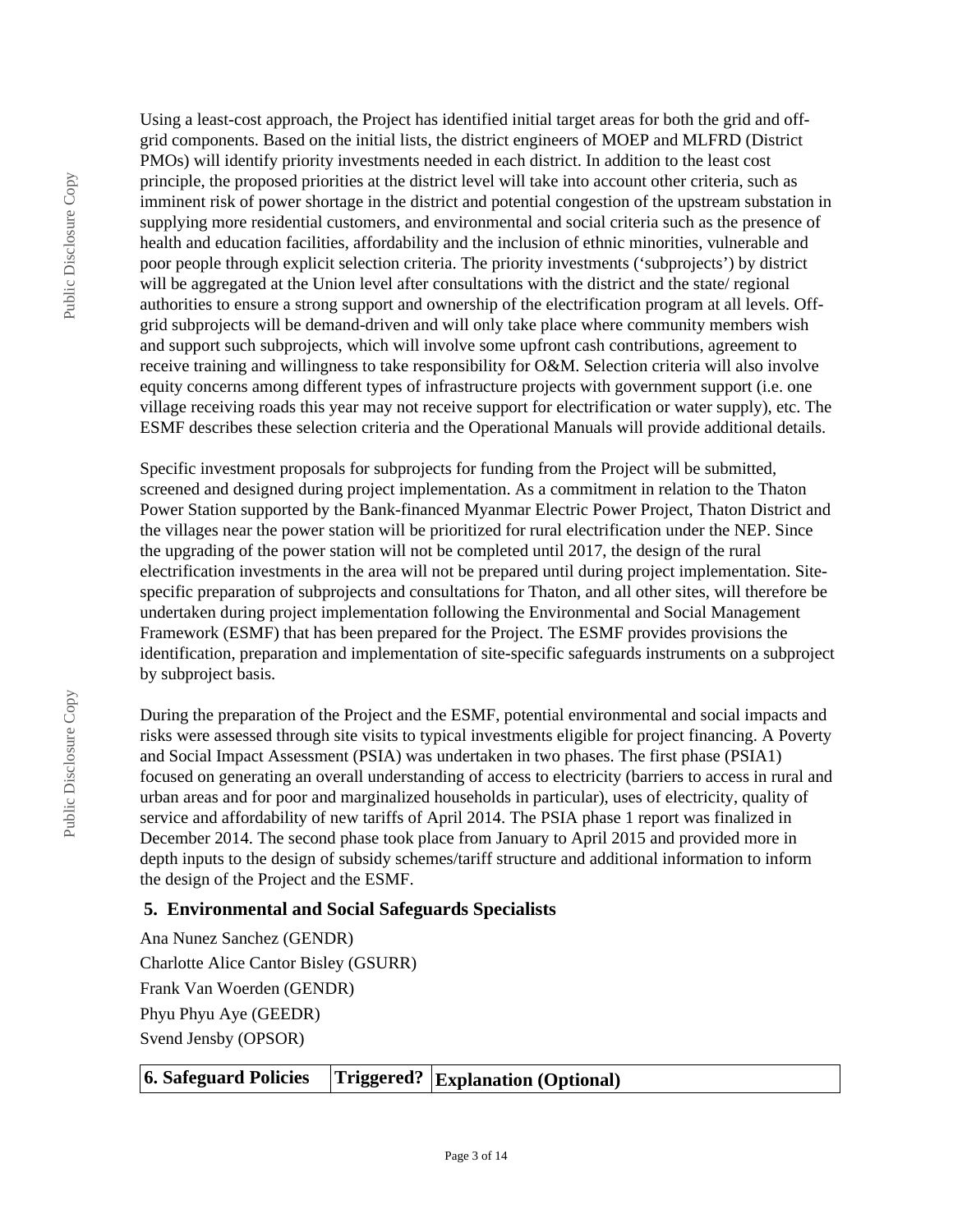| Environmental         | Yes | The project will invest substantially in grid roll-out      |
|-----------------------|-----|-------------------------------------------------------------|
| Assessment OP/BP 4.01 |     | through the purchase of equipment including for MV-         |
|                       |     | substations (expansion of existing substations and to be    |
|                       |     | built), MV/LV transformers, MV and LV lines, household      |
|                       |     | connections, meters, and off-grid systems including solar   |
|                       |     | PV systems, mini-hydropower, wind, diesel and hybrid        |
|                       |     | systems. Environmental impacts for grid extensions are      |
|                       |     | related to works at substations and the installation of     |
|                       |     | power lines, which for instance may require safe disposal   |
|                       |     | of construction and other waste and some clearance of       |
|                       |     | vegetation. These substations are small and impacts are     |
|                       |     | expected to be limited. Off-grid investments could include  |
|                       |     | systems based on diesel generators, wind turbines and       |
|                       |     | small scale hydropower expected not to exceed 1 MW.         |
|                       |     | Possible impacts related for instance to fuel usage and     |
|                       |     | installation of turbines in water streams requiring         |
|                       |     | (environmental) control measures, but investments will      |
|                       |     | not go beyond village level schemes (in principle less than |
|                       |     | 1 MW) and potential impacts are expected to be limited,     |
|                       |     | localized with few impacts considered as irreversible and   |
|                       |     | mitigation measures can be designed as part of the          |
|                       |     | safeguard instruments to minimize and mitigate impacts      |
|                       |     | during project implementation. In view of this, the project |
|                       |     | has been given a Category B classification under OP4.01.    |
|                       |     | Project preparation has focused on building the capacity    |
|                       |     | with the Project counterparts to implement the Project      |
|                       |     | with dedicated staff, the required capacity --also based on |
|                       |     | support of experienced consultants-- and a strong           |
|                       |     | safeguard framework with mechanisms and procedures to       |
|                       |     | screen, assess, plan and monitor the implementation of      |
|                       |     | subprojects. This capacity will also be required to support |
|                       |     | applicants with the efficient preparation of proposals for  |
|                       |     | subprojects, also with the help of specialized consultants. |
|                       |     |                                                             |
|                       |     | The implementation stage of the Project will also include   |
|                       |     | the design of subprojects based on approved application     |
|                       |     | for subprojects. Given this need to establish institutional |
|                       |     | arrangements and build implementation capacity first, all   |
|                       |     | subprojects and equipment purchases will be determined      |
|                       |     | during project implementation and thus framework            |
|                       |     | arrangements are required for the modalities of selection   |
|                       |     | and implementation of equipment purchases and               |
|                       |     | implementation of subprojects. This framework approach      |
|                       |     | includes an Environmental and Social Management             |
|                       |     | Framework (ESMF), including a Resettlement Policy           |
|                       |     | Framework and an Indigenous Peoples Planning                |
|                       |     |                                                             |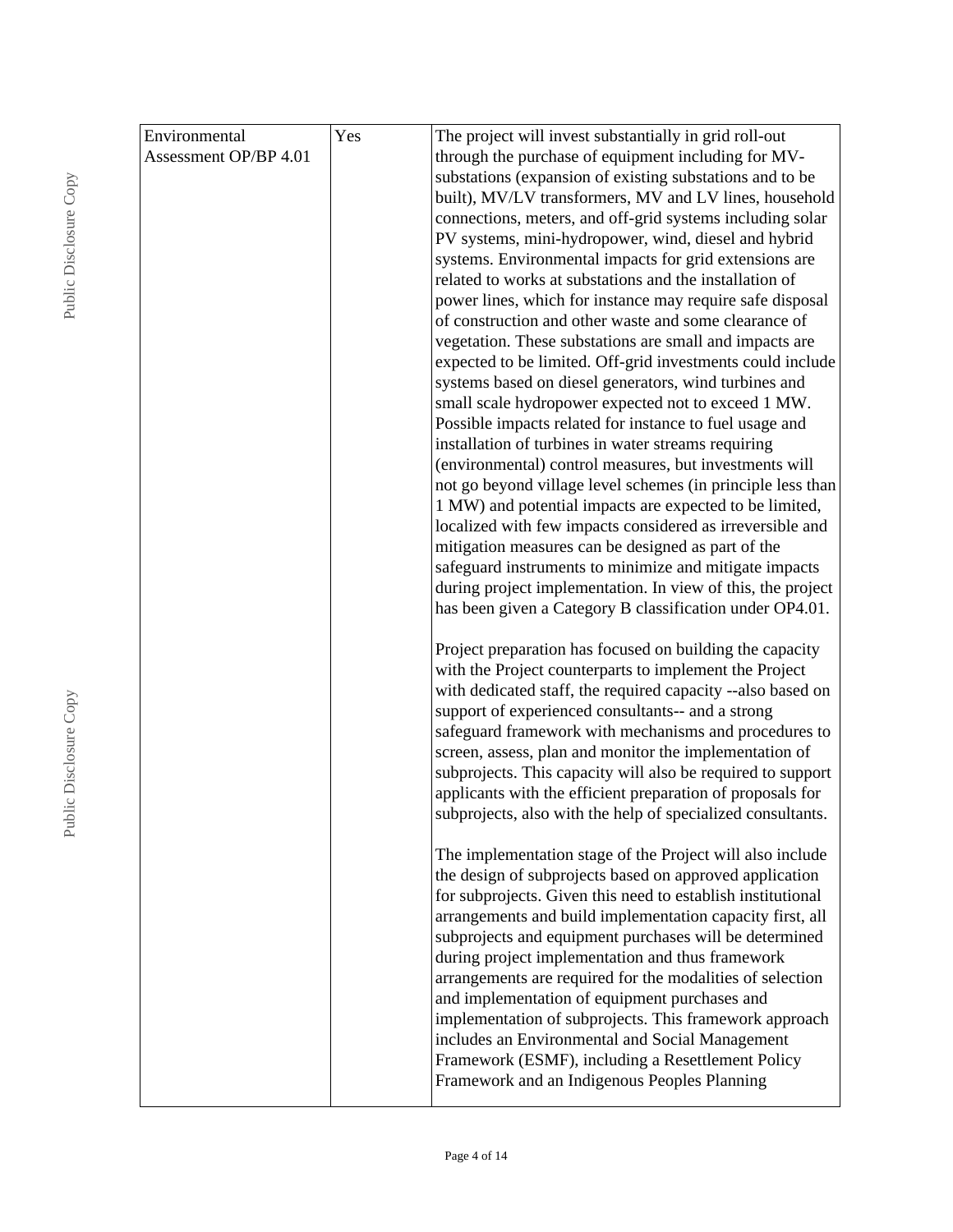|  | Framework. The ESMF provides guidelines for screening                                                                   |
|--|-------------------------------------------------------------------------------------------------------------------------|
|  | of all subprojects and all project activities including                                                                 |
|  | procurement of goods that would result in investments,                                                                  |
|  | determination of requirements for assessment and                                                                        |
|  | preparation of further documentation in accordance with                                                                 |
|  | the World Bank safeguards policies including site-specific                                                              |
|  | environmental and social management plans (ESMPs) and                                                                   |
|  | the implementation and monitoring of these ESMPs (if                                                                    |
|  | needed, the ESMPs will include a Resettlement Action                                                                    |
|  | Plan and Indigenous Peoples Plan as described below).                                                                   |
|  | The ESMF includes selection criteria to make sure that no                                                               |
|  | subproject will be developed with potential impacts that                                                                |
|  | could require Category A qualification as these would fall                                                              |
|  | beyond the intended scope of the project with limited                                                                   |
|  | scale subprojects and capacity would not be in place                                                                    |
|  | within the PMOs to prepare and implement Category A                                                                     |
|  | subprojects. The ESMF further includes procedures to                                                                    |
|  | identify possible environmental impacts for each type of                                                                |
|  | subproject (nine categories of possible subprojects have                                                                |
|  | been pre-identified) and screen for the potential scope of                                                              |
|  | this impacts, ranging from not-applicable to insignificant                                                              |
|  | to significant. Based on the screening outcome and further                                                              |
|  | analytical work when a specific subproject is being                                                                     |
|  | prepared, different types of safeguard instruments are                                                                  |
|  | available. These are (1) standard Environmental Codes of                                                                |
|  | Practice (ECoP), standardized safeguard measures for                                                                    |
|  | subprojects with no specific or only insignificant impacts;<br>(2) standardized ESMP templates, for subprojects with no |
|  | significant impacts and that are highly repetitive, such as                                                             |
|  | grid extensions; and (3) tailored ESMP or ESIA for                                                                      |
|  | subprojects with significant impacts. The ESMF also                                                                     |
|  | includes guidance on health and safety issues to be                                                                     |
|  | followed during project implementation based on the                                                                     |
|  | World Bank Group's Environmental, Health and Safety                                                                     |
|  | (EHS) Guidelines for Power Transmission and                                                                             |
|  | Distribution and including provisions for beneficiaries                                                                 |
|  | and worker health and safety.                                                                                           |
|  |                                                                                                                         |
|  | Given the current lack of capacity with the implementing                                                                |
|  | agencies and other parties that are expected to implement                                                               |
|  | the project and investments in sub-projects, a                                                                          |
|  | comprehensive safeguards capacity building program will                                                                 |
|  | be required to prepare designated PMO staff and others                                                                  |
|  | for project implementation and experienced consultants                                                                  |
|  | will be supporting preparation of safeguards documents,                                                                 |
|  | their review and the monitoring of subproject                                                                           |
|  | implementation. This training program started in January                                                                |
|  |                                                                                                                         |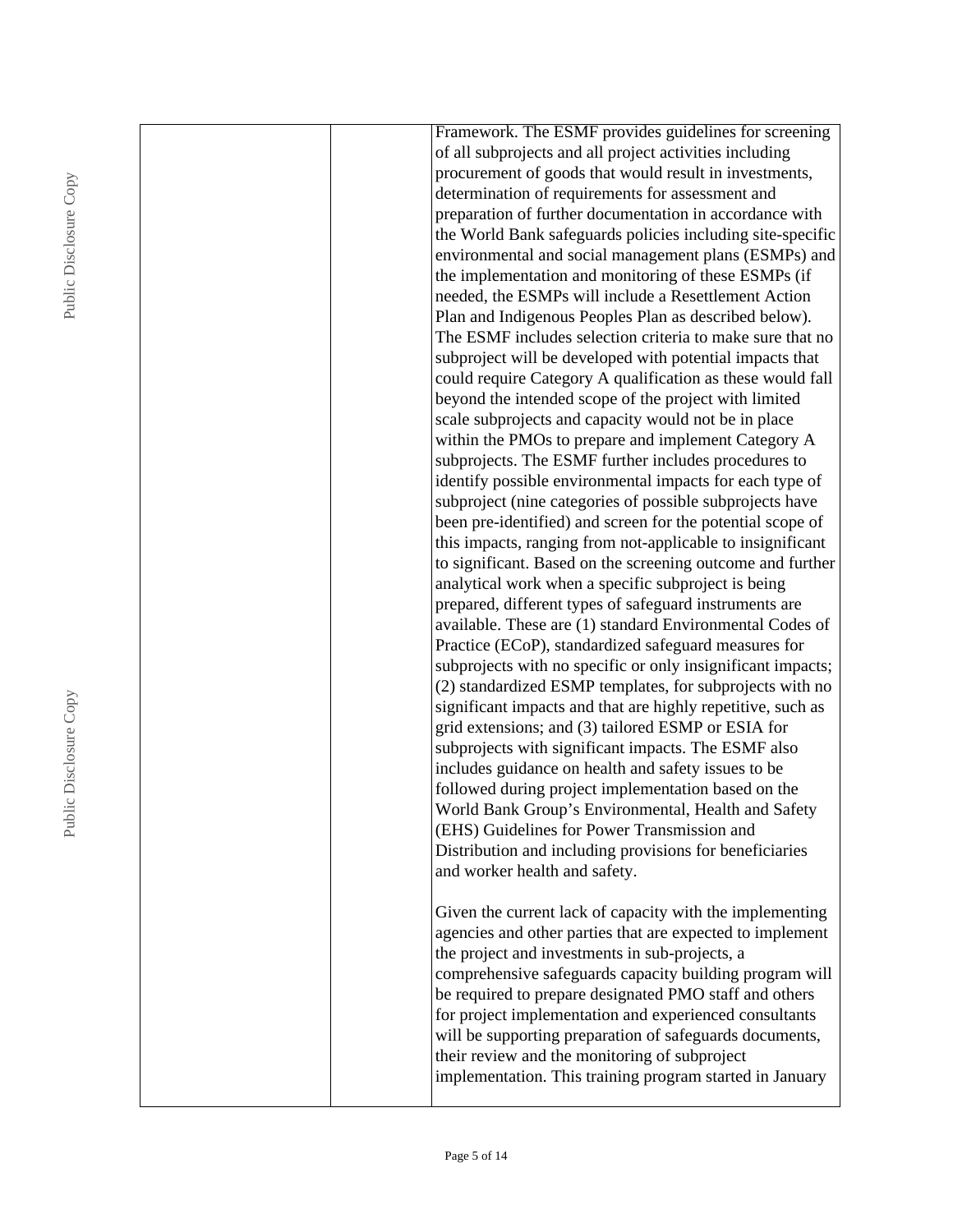|                                |     | 2015 to prepare project counterparts and staff already<br>during project implementation.                                                                                                                                                                                                                                                                                                                                                                                                                                                                                                                                                                                                                                                                                                                                                                                                                                                                   |
|--------------------------------|-----|------------------------------------------------------------------------------------------------------------------------------------------------------------------------------------------------------------------------------------------------------------------------------------------------------------------------------------------------------------------------------------------------------------------------------------------------------------------------------------------------------------------------------------------------------------------------------------------------------------------------------------------------------------------------------------------------------------------------------------------------------------------------------------------------------------------------------------------------------------------------------------------------------------------------------------------------------------|
|                                |     | In view of the expected gradually increasing skills with<br>the implementing parties and the PMO staff that are the<br>core of this, the review by the Bank of safeguard<br>screening results, prepared safeguard instruments and<br>supervision of implementing subprojects will also have a<br>staged approaches, with first subprojects being reviewed<br>and provided no-objection by the Bank on an individual<br>and pre-review basis. After the first stage and proven<br>skills with implementing agencies, a less demanding<br>regime can be adopted based on post-review and spot<br>checking for most subprojects.                                                                                                                                                                                                                                                                                                                              |
|                                |     | In addition to sub-projects that are implemented by ESE<br>and YESB, it is expected that part of the subprojects'<br>investments to be funded by the Project will be<br>implemented by private investors / operators and local<br>communities. Since the Project in principle will only<br>finance the purchase of goods, the ESMF procedures will<br>consider that these investments will be matched with<br>funding from investors and local communities, as<br>applicable. All project funded activities, including the<br>sub-project that are implemented by private parties, will<br>be required to comply with the World Bank Safeguard<br>Policies and the Project's ESMF.<br>IFC will not finance any subprojects. The IFC advisory<br>services that are mentioned in the PAD relate to general<br>support to the private solar system sector in Myanmar, but<br>will not extend to direct support of subprojects or<br>activities under the NEP. |
| Natural Habitats OP/BP<br>4.04 | Yes | Significant impacts on natural habitats are not expected.<br>However as specific subprojects and their locations are<br>yet to be determined further information may be needed<br>during implementation to ascertain specific impacts. The<br>ESMF provides specific screening provisions to<br>determine if natural habitats are an issue, as well as what<br>environmental instrument is needed.                                                                                                                                                                                                                                                                                                                                                                                                                                                                                                                                                         |
| Forests OP/BP 4.36             | No  | Some vegetation clearance will be required for the<br>construction of MV/LV and household connection, but<br>this would be limited and highly localized and would not<br>affect any forestry activities nor require triggering of<br>OP4.36.                                                                                                                                                                                                                                                                                                                                                                                                                                                                                                                                                                                                                                                                                                               |
| Pest Management OP 4.09 No     |     | Myanmar has no practice of pesticide use for maintenance<br>of cleared power line corridors                                                                                                                                                                                                                                                                                                                                                                                                                                                                                                                                                                                                                                                                                                                                                                                                                                                                |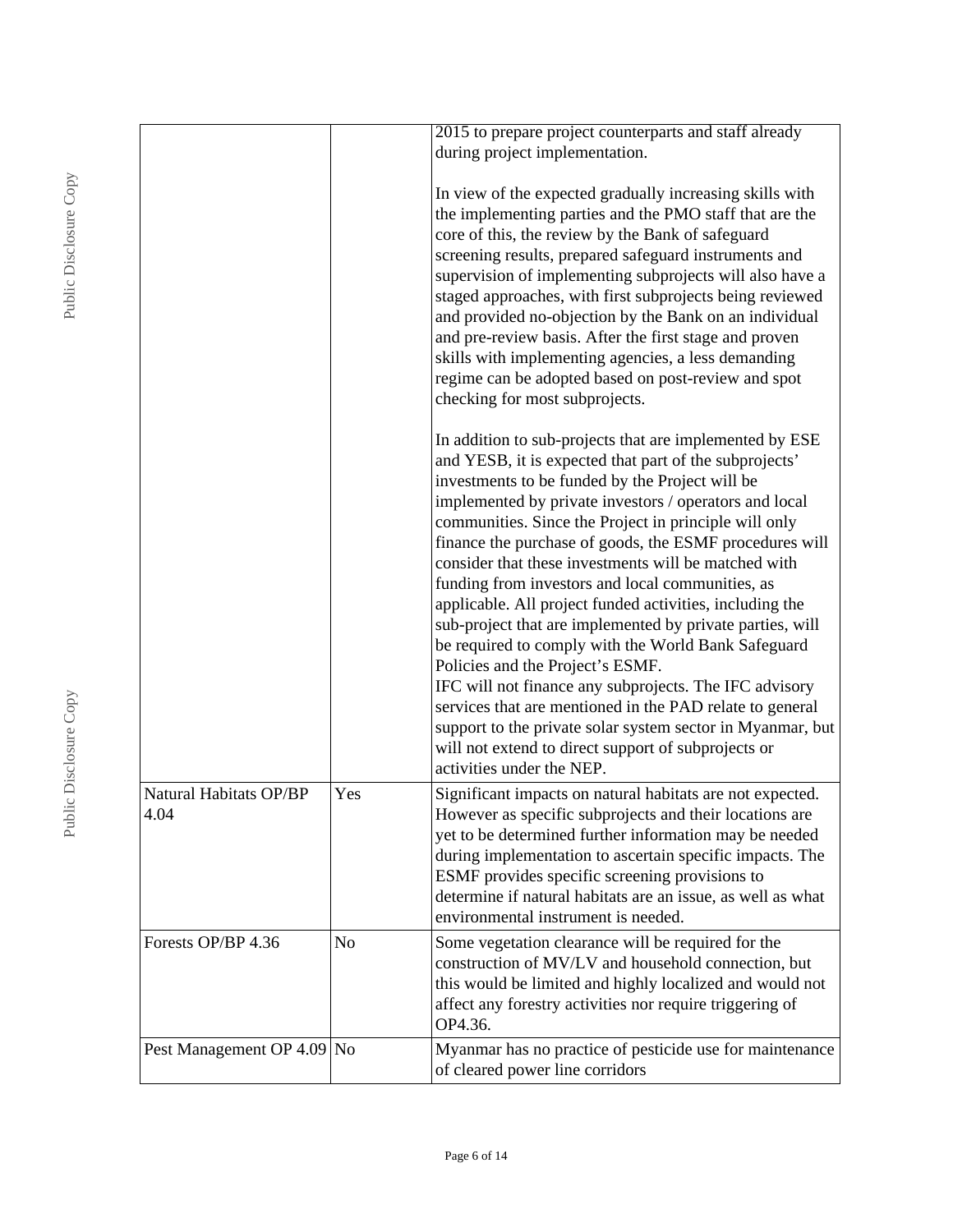| Physical Cultural<br>Resources OP/BP 4.11 | Yes | The policy is triggered to the project as PCRs may be<br>present in subproject sites. Since the exact locations of<br>subprojects are not known at this moment, a guideline for<br>identification of physical cultural resources and<br>determination of the suitability of the subprojects from the<br>perspective of PCR is provided in the ESMF. The ESMF<br>also includes "Chance Find" procedures for protection of<br>cultural property and contracts for subcontractors will<br>include "Chance Find" procedures.                                                                                                                                                                                                                                                                                                                                                                                                                                                                                                                                                                                                                                                                                                                                                                                                                                                                                                                                                                                                                                                                                                                                                                                                                                                                                                                |
|-------------------------------------------|-----|-----------------------------------------------------------------------------------------------------------------------------------------------------------------------------------------------------------------------------------------------------------------------------------------------------------------------------------------------------------------------------------------------------------------------------------------------------------------------------------------------------------------------------------------------------------------------------------------------------------------------------------------------------------------------------------------------------------------------------------------------------------------------------------------------------------------------------------------------------------------------------------------------------------------------------------------------------------------------------------------------------------------------------------------------------------------------------------------------------------------------------------------------------------------------------------------------------------------------------------------------------------------------------------------------------------------------------------------------------------------------------------------------------------------------------------------------------------------------------------------------------------------------------------------------------------------------------------------------------------------------------------------------------------------------------------------------------------------------------------------------------------------------------------------------------------------------------------------|
| Indigenous Peoples OP/<br>BP 4.10         | Yes | The project is expected to be country-wide and cover all<br>States and Regions, including areas with ethnic minorities<br>who are covered by OP 4.10. Ethnic minorities in<br>Myanmar live mainly, however not exclusively, in the<br>seven States (Kayah, Kayin, Kachin, Chin, Mon, Rakhine,<br>and Shan). Ethnic minority communities would benefit<br>from project activities. However, the project also presents<br>risks and challenges concerning ethnic minorities,<br>particularly in terms of ensuring that they will receive<br>appropriate benefits. Investing in distribution networks<br>and off-grid electrification in conflict or post-conflict<br>areas where ethnic minority organizations provide parallel<br>social services and community infrastructure also poses<br>risks that require a good consultation and project<br>management approach. Since specific project sites will<br>not be identified during project preparation, an Indigenous<br>Peoples Planning Framework has been prepared as part of<br>the ESMF to provide guidance on the screening and<br>planning process for sub-projects, including requirements<br>for site-specific social assessment and consultations and<br>the preparation of site-specific Indigenous Peoples Plans<br>to address particular issues concerning ethnic minorities.<br>The ESMF and IPPF was informed by the PSIA and<br>consultations undertaken during project preparation<br>following requirement for social impact assessment under<br>OP 4.01 and 4.10.<br>Rural electrification of the villages near the Thaton Power<br>Station in Mon State supported by the Bank-financed<br>Myanmar Electric Power Project will be prioritized for<br>inclusion in the National Electrification Program. The<br>villages are inhabited mainly by ethnic minorities. |
|                                           |     | However, as the upgrading of the power plant will not be<br>completed until 2017 the project design cannot be<br>prepared until project implementation. An Indigenous<br>Peoples Plan for Thaton, and other sub-projects in areas<br>with ethnic minorities, will be prepared during project<br>implementation once site-specific information will                                                                                                                                                                                                                                                                                                                                                                                                                                                                                                                                                                                                                                                                                                                                                                                                                                                                                                                                                                                                                                                                                                                                                                                                                                                                                                                                                                                                                                                                                      |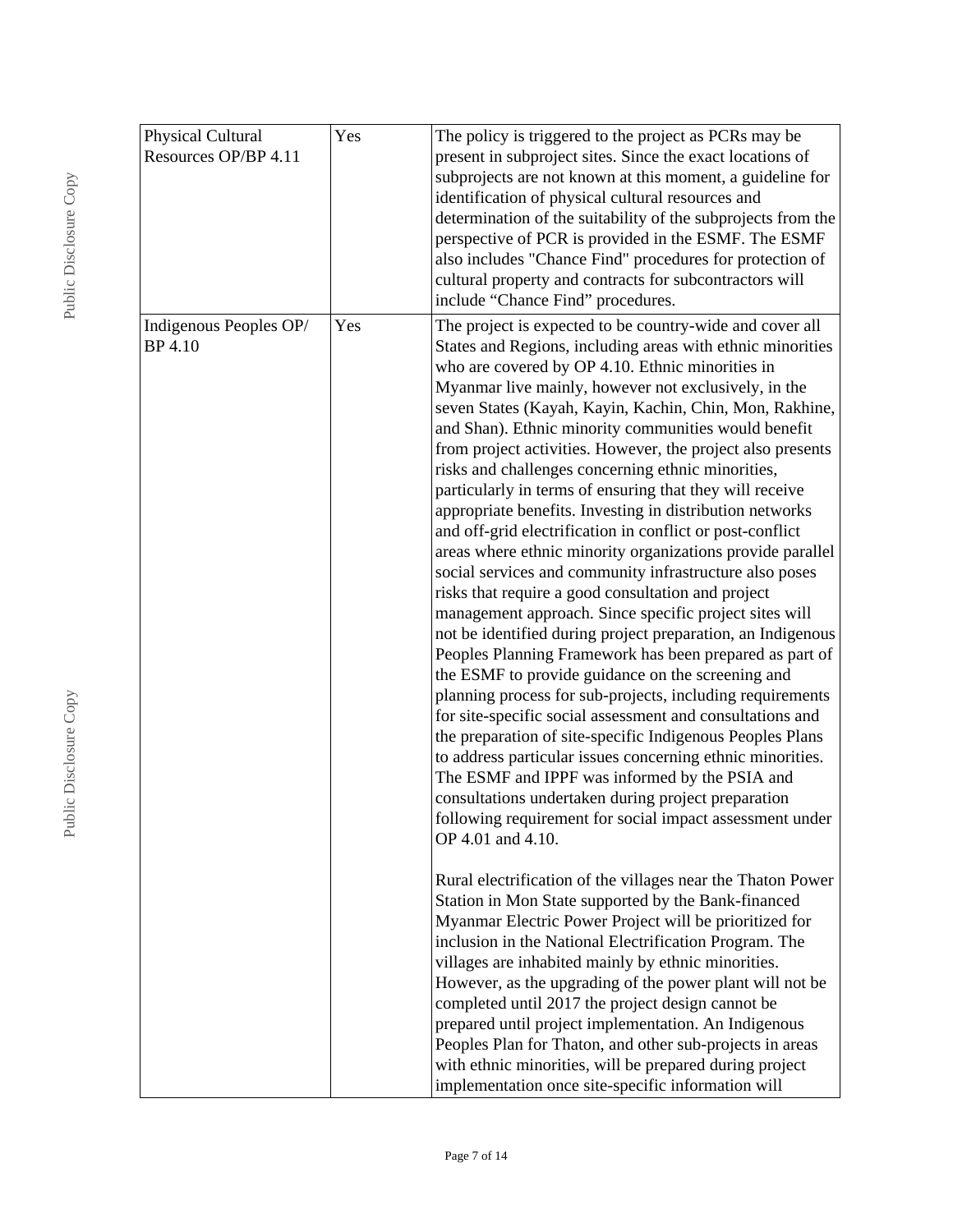|                                                   |                | become available with the investment proposals.                                                                                                                                                                                                                                                                                                                                                                                                                                                                                                                                                                                                                                                                                                                                                                                                                                                                                                                                                                                                                                                                                                                                                                                                                                                                                                                                                                                                                                                                                                                                                         |
|---------------------------------------------------|----------------|---------------------------------------------------------------------------------------------------------------------------------------------------------------------------------------------------------------------------------------------------------------------------------------------------------------------------------------------------------------------------------------------------------------------------------------------------------------------------------------------------------------------------------------------------------------------------------------------------------------------------------------------------------------------------------------------------------------------------------------------------------------------------------------------------------------------------------------------------------------------------------------------------------------------------------------------------------------------------------------------------------------------------------------------------------------------------------------------------------------------------------------------------------------------------------------------------------------------------------------------------------------------------------------------------------------------------------------------------------------------------------------------------------------------------------------------------------------------------------------------------------------------------------------------------------------------------------------------------------|
| <b>Involuntary Resettlement</b><br>OP/BP 4.12     | Yes            | Since specific project investments are not known by<br>appraisal, it is not possible to rule out that some<br>subprojects would involve involuntary resettlement in the<br>form of land acquisition or loss of other assets. The<br>project will finance distribution networks, including<br>expansion of existing Medium Voltage (MV) substations<br>and construction of new MV substations, (ii) construction<br>of new MV lines, Low Voltage (LV) lines and MV/LV<br>transformers. These investments have a minimal footprint,<br>normally follow existing right-of-way and have some<br>flexibility in terms of specific location to avoid land<br>acquisition or loss of property. However, some land<br>acquisition or loss of assets may be needed for some<br>subprojects, particular in cases where new substations will<br>be financed. Off-grid investments, such as mini-hydro<br>systems may also have minor impacts. Potential impacts<br>and risks in this regard were assessed during project<br>preparation as part of the PSIA. The PSIA also assessed<br>typical arrangements for village based compensation for<br>loss of assets or voluntary donations of land for rural<br>electrification infrastructure undertaken by village<br>cooperatives and other private sector entities. Based on<br>this analysis, a Resettlement Policy Framework was<br>prepared as part of the ESMF to provide guidance on the<br>screening and planning process for subprojects<br>concerning involuntary resettlement impacts. The RPF<br>also includes a protocol for voluntary land donations. |
| Safety of Dams OP/BP<br>4.37                      | Yes            | The policy is triggered as the Project interventions may<br>include infrastructure covered by the policy's definition of<br>small dams. The ESMF includes provisions to ensure that<br>such infrastructure is built using generic dam safety<br>measures designed by a qualified engineer. The<br>environmental and social impact assessment for the<br>subproject will assess potential impacts and mitigation<br>measures. Structures with of significant adverse impacts<br>due to potential failure of the structure to local<br>communities and assets will not be eligible for financing<br>as such infrastructure would be beyond the scope of the<br>project and the PMOs would not have adequate capacity<br>to manage dam safety issues. Similarly, large dams will<br>also be screened out as this is outside the scope of the<br>project and beyond capacity of the PMOs to manage.                                                                                                                                                                                                                                                                                                                                                                                                                                                                                                                                                                                                                                                                                                         |
| Projects on International<br>Waterways OP/BP 7.50 | N <sub>o</sub> | The project interventions are in nature and in scale not<br>expected to cause any drainage or discharges to surface<br>waters, nor entail any significant usage of surface water                                                                                                                                                                                                                                                                                                                                                                                                                                                                                                                                                                                                                                                                                                                                                                                                                                                                                                                                                                                                                                                                                                                                                                                                                                                                                                                                                                                                                        |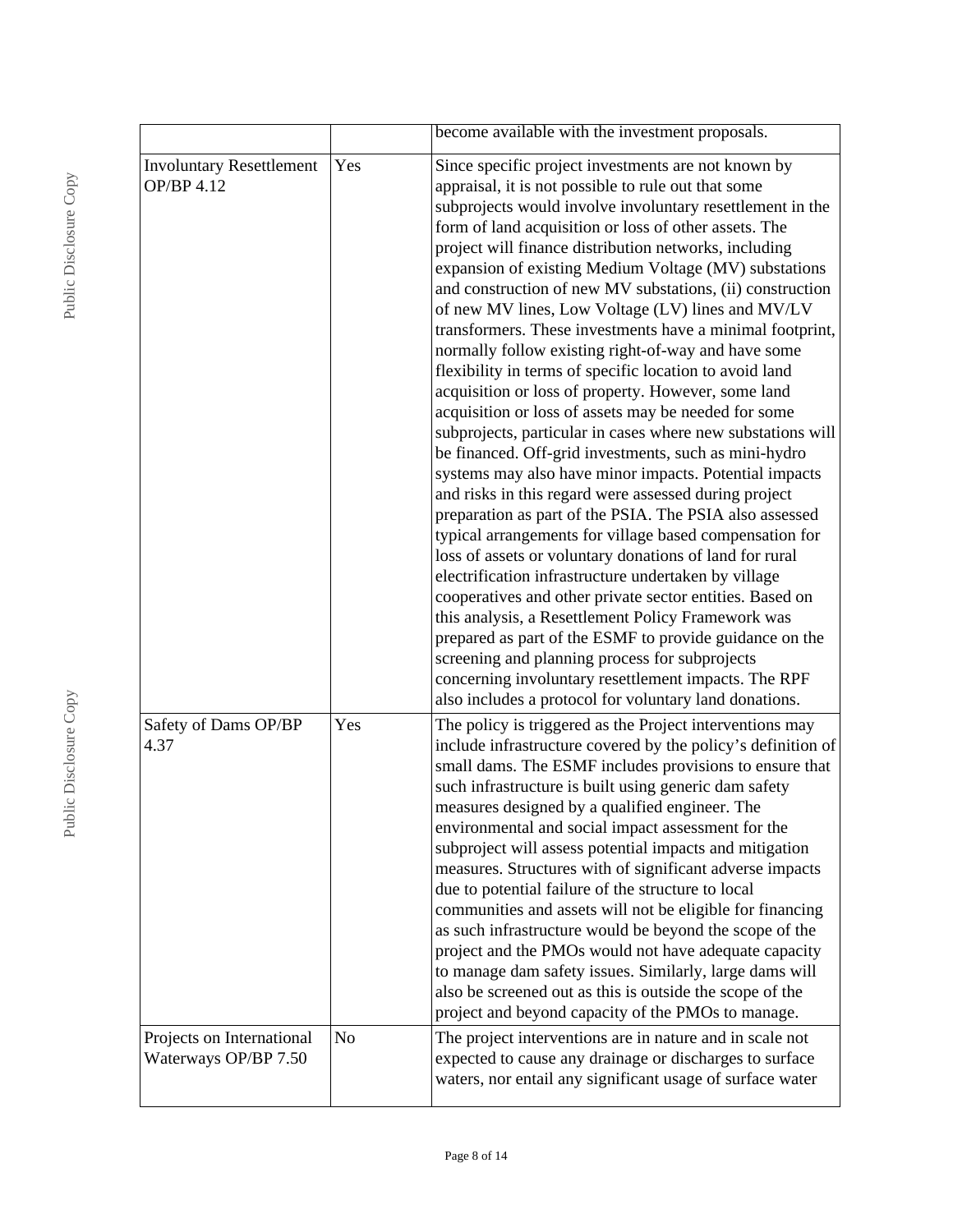|                                                     |                | for cooling or other purposes, that would affect<br>international waterways.                             |
|-----------------------------------------------------|----------------|----------------------------------------------------------------------------------------------------------|
| <b>Projects in Disputed</b><br>$ $ Areas OP/BP 7.60 | N <sub>0</sub> | The project interventions are not in disputed areas and<br>will be wholly within the borders of Myanmar. |

## **II. Key Safeguard Policy Issues and Their Management**

# *A. Summary of Key Safeguard Issues*

#### **1. Describe any safeguard issues and impacts associated with the proposed project. Identify and describe any potential large scale, significant and/or irreversible impacts:**

Through improved access to electricity in urban and rural areas across the country the Project will benefit an estimated 6 million people by supporting connections to the grid for around 750,000 households and supporting off-grid investments for around 490,000 households. Project benefits include: reduced costs of electricity (e.g. by reducing connection costs); enhanced well-being by providing electricity for lighting and other household needs, street lighting, telecommunications and entertainment; improved cooking practices and indoor environment (through reduced use of charcoal and firewood for cooking); and enhanced income-generation opportunities and productivity. Furthermore, to maximize developmental impacts the grid component will prioritize connections for health clinics and schools, particularly in poor and vulnerable areas, and the offgrid component will directly benefit the poor and vulnerable households by targeting those who reside outside the reach of the power grid. The Project is also expected to improve the participation of community members in decision-making processes surrounding electricity and strengthen the capacity of Village Electrification Committees.

The PSIA and project preparation assessed potential safeguard impacts and risks. The PSIA assessed the key issues and constraints concerning access to electricity (barriers to access in rural and urban areas and for poor and marginalized households in particular), uses of electricity, quality of services and affordability of new tariffs put in place in 2014. It also assessed potential social impacts and risks in accordance with the Bank's safeguard policies (OP 4.01, 4.10 and 4.12) to inform the preparation of the ESMF.

The project will invest in grid roll-out through the purchase of equipment including for MVsubstations (expansion of existing substations and to be built), MV/LV transformers, MV and LV lines, household connections, meters, and off-grid systems including solar PV systems, minihydropower, wind, diesel and hybrid systems. Environmental impacts for grid extensions are related to works at substations and the installation of power lines, which for instance may require safe disposal of construction and other waste. These substations are small and impacts are expected to be limited. Off-grid investments could include systems based on diesel generators, wind turbines and small scale hydropower expected not to exceed 1 MW. Possible impacts related for instance to fuel usage and installation of turbines in water streams would require environmental control measures but investments will not go beyond village level schemes (in principle less than 1 MW) and potential impacts are expected to be limited.

The Bank's Indigenous Peoples (OP 4.10) and Involuntary Resettlement (OP 4.12) safeguard policies are triggered. Adverse impacts, however, are expected to be minor and far outweighed by the Project's positive impacts. The type of investments supported by the Project generally have small footprints, normally follow existing right-of-way and have some flexibility in terms of specific location to avoid land acquisition. However, some land acquisition or loss of assets such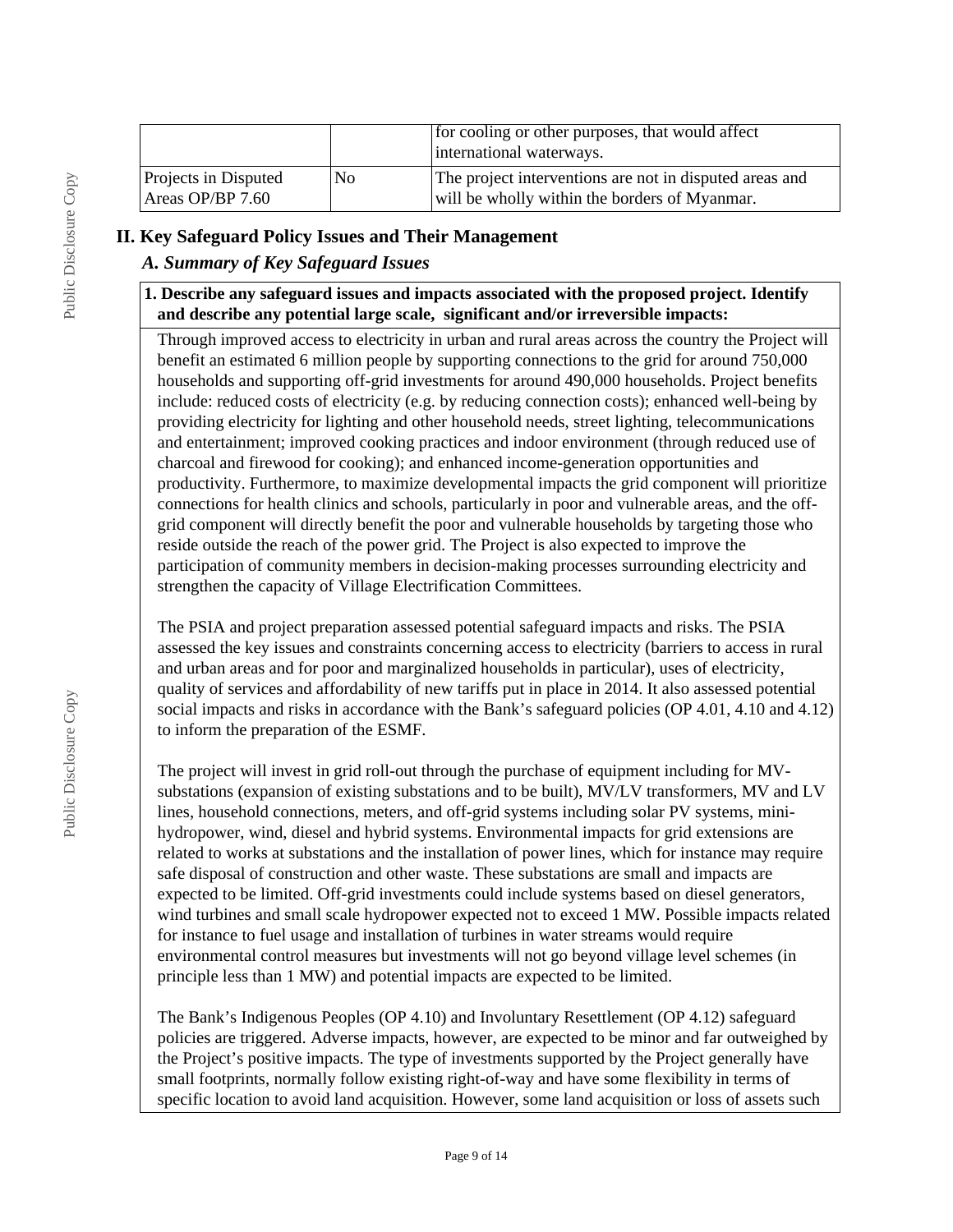as trees and standing crops, cannot be ruled out, for instance in relation to expansion of existing and construction of new Medium Voltage (MV) substations, construction of new MV lines, Low Voltage (LV) lines, and off-grid investments such as mini-hydro systems.

The Project includes strengthening of institutional capacity to implement the National Electrification Plan and technical assistance to improve policy and regulatory framework related to electrification (Component 3). These TA activities would not have direct adverse safeguard impacts; they will not lead to the completion of technical or engineering designs, or other outputs in preparation for the construction of physical infrastructure or other activities with potentially significant physical impacts. However, advice on policies may have implications concerning environmental and social aspects relevant to the Bank's safeguard policies, and provide an opportunity to integrate environmental and social objectives in policy advice. Bank-financed TA activities with safeguard implications will provide advice consistent with the Bank's safeguard policies following the Interim Guidelines on the Application of Safeguard Policies to Technical Assistance (TA) Activities in Bank-Financed Projects and Trust Funds Administered by the Bank. Moreover, component 3 will provide capacity building for implementing agencies concerning environmental and social concerns. Both aspects of TA related safeguard issues are included in the ESMF.

**2. Describe any potential indirect and/or long term impacts due to anticipated future activities in the project area:**

No adverse indirect or long term environmental or social impacts are anticipated from project investments, while these are expected to provide positive effects on project beneficiaries and may reduce pollution from fuel-wood used for cooking and candles used for lighting.

**3. Describe any project alternatives (if relevant) considered to help avoid or minimize adverse impacts.**

No alternatives were assessed during project preparation as subprojects will not be identified until project implementation.

#### **4. Describe measures taken by the borrower to address safeguard policy issues. Provide an assessment of borrower capacity to plan and implement the measures described.**

The Project triggers the Environmental Assessment (OP 4.01), Natural Habitats (OP 4.04), Physical Cultural Resources (OP 4.11), Involuntary Resettlement (OP 4.12) and Indigenous Peoples (OP 4.10).

Since specific project sites will not be identified during project preparation, specific safeguard impacts cannot be determined until project implementation. An ESMF has been prepared to screen for and address any safeguard issues for specific investments and subprojects. The ESMF prepared for the Project to address OP 4.01, 4.04 and 4.11 (and 4.12 and 4.10), including for screening subproject applications to both assess significance of potential impacts and to identify which safeguards instruments are required to further investigate potential impacts, identify mitigation measures, conduct consultations and prepare environmental management and monitoring requirements as needed. The ESMF for environmental impacts differentiates –depending on significance of potential impacts— for subprojects between full ESIA, ESMP or application of the standardized Environmental Code of Practice (ECoP). The ESMF also includes procedures for the monitoring of subprojects' compliance with the prepared safeguards instruments.

The ESMF includes an Indigenous Peoples Planning Framework and a Resettlement Policy Framework to address OP 4.10 and 4.12 requirements respectively, including provisions for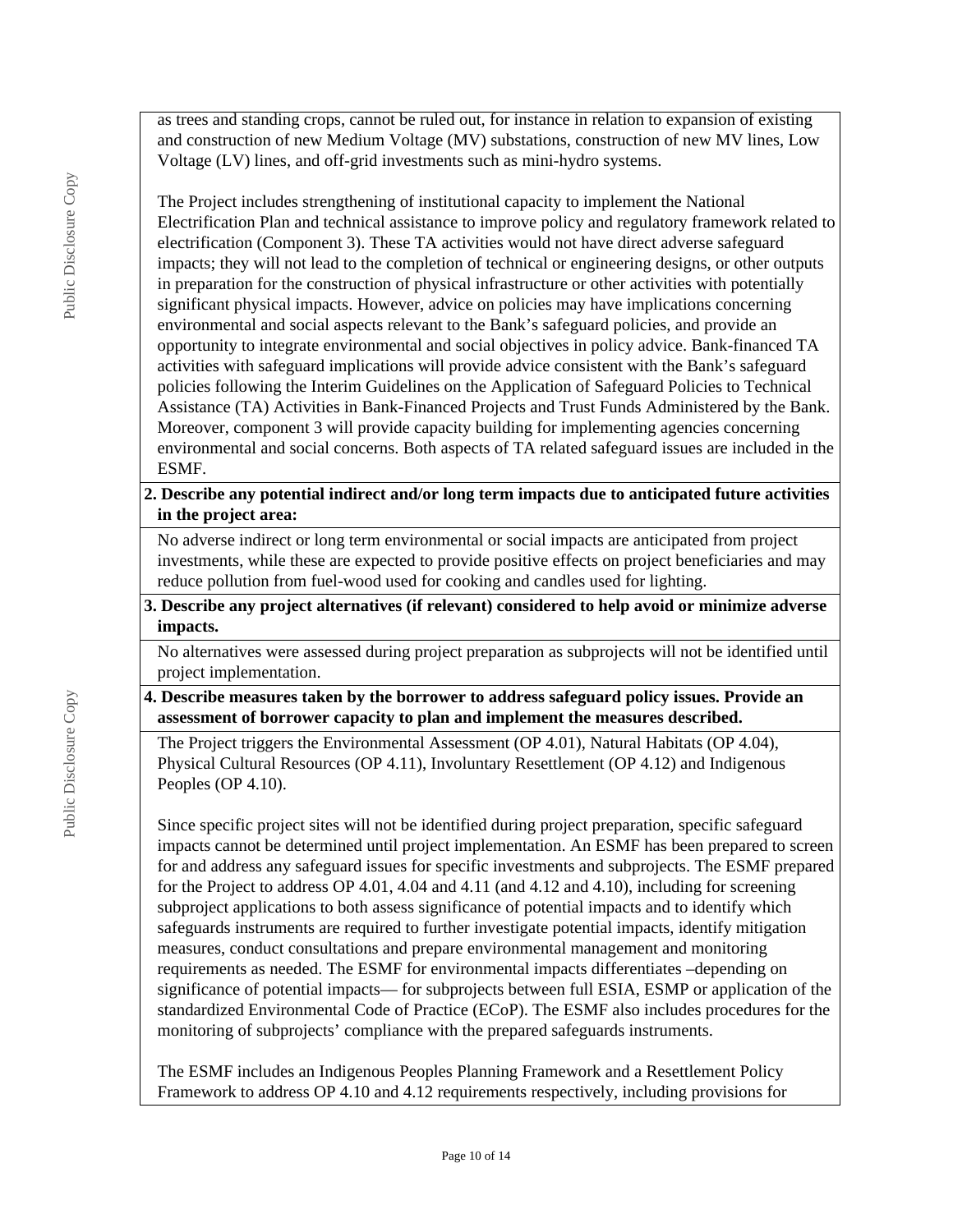preparing site-specific Resettlement Plans and Indigenous Peoples Plans when needed. As a commitment in relation to the Thaton Power Station supported by the Bank-financed Myanmar Electric Power Project, Thaton District and the villages near the power station will be prioritized for rural electrification under the National Electrification Project. The upgrading of the power station is scheduled to be completed in 2017 and the design of the rural electrification investments in the area will be prepared during implementation. This includes the development of an IPP following the requirements of the ESMF and its IPPF.

The institutional capacity of the two implementing Ministries, MOEP and MLFRD, is low for all aspects of the electrification program, including capacity to implement and monitor safeguard requirements. Also, ESE (and to a less degree YESB) will require significant institutional strengthening in order to cope with the required doubling of electrification rate envisaged under the project. Capacity building at the state/ regional/ district levels is necessary as well, since they will have important roles in project implementation including monitoring. Currently, government offices at these levels have no capacity to coordinate electrification activities and have no experience concerning safeguards. Both the MOEP and DRD PMOs have assigned the human resources for carrying out safeguard and operational standards-related activities at a national level. However, the background and experience of government staff is mostly focused on engineering, and needs to be expanded to environmental and social management. Basic training on regulatory requirements, environmental and social impacts, and environmental and social assessment and management has started under project preparation and will need to be further extended to improve the capability of relevant MOEP / DRD engineers and experts in carrying out their responsibilities under the proposed Project.

The PMO safeguard staff has received on-the-job training during the preparation of the ESMF from international and national safeguard consultants and Bank staff. The Project's Technical Assistance component includes capacity building to implement the Bank's safeguard policies and the ESMF includes a capacity building plan. The capacity building will draw lessons from the ongoing Bank projects in MOEP (Myanmar Electric Power Project) and MLFRD (CDD project).

**5. Identify the key stakeholders and describe the mechanisms for consultation and disclosure on safeguard policies, with an emphasis on potentially affected people.**

The project is national in scope sand includes a broad set of settings, including rural and urban an including public, private and community investments. As a result the key stakeholders are many, including: implementing agencies and other government agencies at national, state/region, district and township levels, the private sector, civil society organizations and local communities and project beneficiaries, which includes diverse social groups such as the many different ethnic groups, religious groups as well as different generational and gender groups.

Project preparation included a number of public consultations and field visits to solicit views and feedback from this broad set of stakeholders described above. The PSIA included consultations with civil society, government, and some business stakeholders. This focused on obtaining insights into the potential social impacts and risks of proposed project activities.

The PSIA and consultations considered particular issues and risks concerning ethnic minorities, in accordance with the requirements of OP 4.10, and engaged with civil society stakeholders focused on issues associated with land, gender and natural resources governance.

Field visits were made to eight villages across northern Chin State (Falam, Hakha) and southern Shan State (Taunggyi, Yatsauk), four villages per state, and included observation of examples of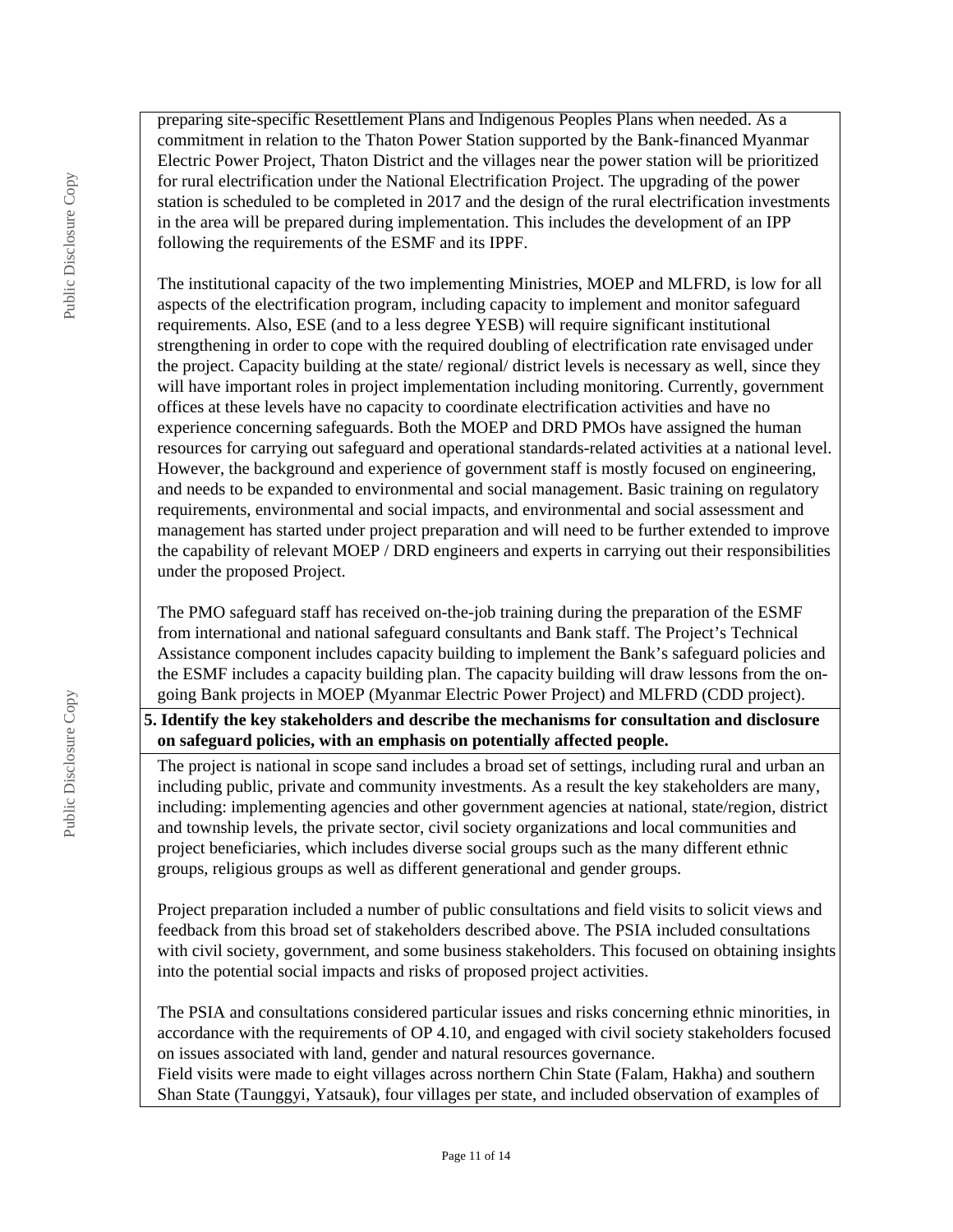the type of infrastructure eligible for project financing.

Discussions were held with communities that have different experiences of the electrification process; for example, those that: currently receive electricity services through mini-hydro power plants (government-funded and community-funded) and solar home systems; were recently connected to the grid; and also a village that did not currently have access to government-funded electrification programs. In Shan State, the ethnic composition across the four villages visited was Bamar, Danu, Pa-O and Nepali. Chin, Shan, Pa-O and Danu speakers joined the field research team, as needed, to assist in facilitating meaningful engagement at village level.

The draft ESMF and Preliminary PSIA for ESMF Input were disclosed in-country on May 5, 2015. Public consultations took place in Mandalay, Thuanggyi and Yangon in the period May 14 to May 18, 2015. Subsequent to the public consultations the ESMF and PSIA were revised and disclosed in-country and in the Bank's InfoShop.

#### *B. Disclosure Requirements*

|                                                                                                                                                                                                                                                                                        | Environmental Assessment/Audit/Management Plan/Other                                                        |             |  |  |  |
|----------------------------------------------------------------------------------------------------------------------------------------------------------------------------------------------------------------------------------------------------------------------------------------|-------------------------------------------------------------------------------------------------------------|-------------|--|--|--|
|                                                                                                                                                                                                                                                                                        | Date of receipt by the Bank                                                                                 | 08-Apr-2015 |  |  |  |
|                                                                                                                                                                                                                                                                                        | Date of submission to InfoShop                                                                              | 28-May-2015 |  |  |  |
|                                                                                                                                                                                                                                                                                        | For category A projects, date of distributing the Executive<br>Summary of the EA to the Executive Directors | 00000000    |  |  |  |
| "In country" Disclosure                                                                                                                                                                                                                                                                |                                                                                                             |             |  |  |  |
| Myanmar                                                                                                                                                                                                                                                                                |                                                                                                             | 05-May-2015 |  |  |  |
| In country disclosure of the draft ESMF (including IPPF and RPF) has taken place<br>Comments:<br>on May 5 at DRD's website and May 7 on MOEP's website. Subsequent to the<br>public consultations the instruments were revised and disclosed in-country and at the<br>Bank's InfoShop. |                                                                                                             |             |  |  |  |
|                                                                                                                                                                                                                                                                                        | <b>Resettlement Action Plan/Framework/Policy Process</b>                                                    |             |  |  |  |
| Date of receipt by the Bank<br>08-Apr-2015                                                                                                                                                                                                                                             |                                                                                                             |             |  |  |  |
| Date of submission to InfoShop<br>28-May-2015                                                                                                                                                                                                                                          |                                                                                                             |             |  |  |  |
|                                                                                                                                                                                                                                                                                        | "In country" Disclosure                                                                                     |             |  |  |  |
| Myanmar<br>05-May-2015                                                                                                                                                                                                                                                                 |                                                                                                             |             |  |  |  |
| In country disclosure of the draft ESMF (including IPPF and RPF) has taken place<br>Comments:<br>on May 5 at DRD's website and May 7 on MOEP's website. Subsequent to the<br>public consultations the instruments were revised and disclosed in-country and at the<br>Bank's InfoShop. |                                                                                                             |             |  |  |  |
| <b>Indigenous Peoples Development Plan/Framework</b>                                                                                                                                                                                                                                   |                                                                                                             |             |  |  |  |
|                                                                                                                                                                                                                                                                                        | Date of receipt by the Bank                                                                                 | 08-Apr-2015 |  |  |  |
| Date of submission to InfoShop<br>28-May-2015                                                                                                                                                                                                                                          |                                                                                                             |             |  |  |  |
| "In country" Disclosure                                                                                                                                                                                                                                                                |                                                                                                             |             |  |  |  |
| 05-May-2015<br>Myanmar                                                                                                                                                                                                                                                                 |                                                                                                             |             |  |  |  |
| In country disclosure of the draft ESMF (including IPPF and RPF) has taken place<br>Comments:<br>on May 5 at DRD's website and May 7 on MOEP's website. Subsequent to the<br>public consultations the instruments were revised and disclosed in-country and at the<br>Bank's InfoShop. |                                                                                                             |             |  |  |  |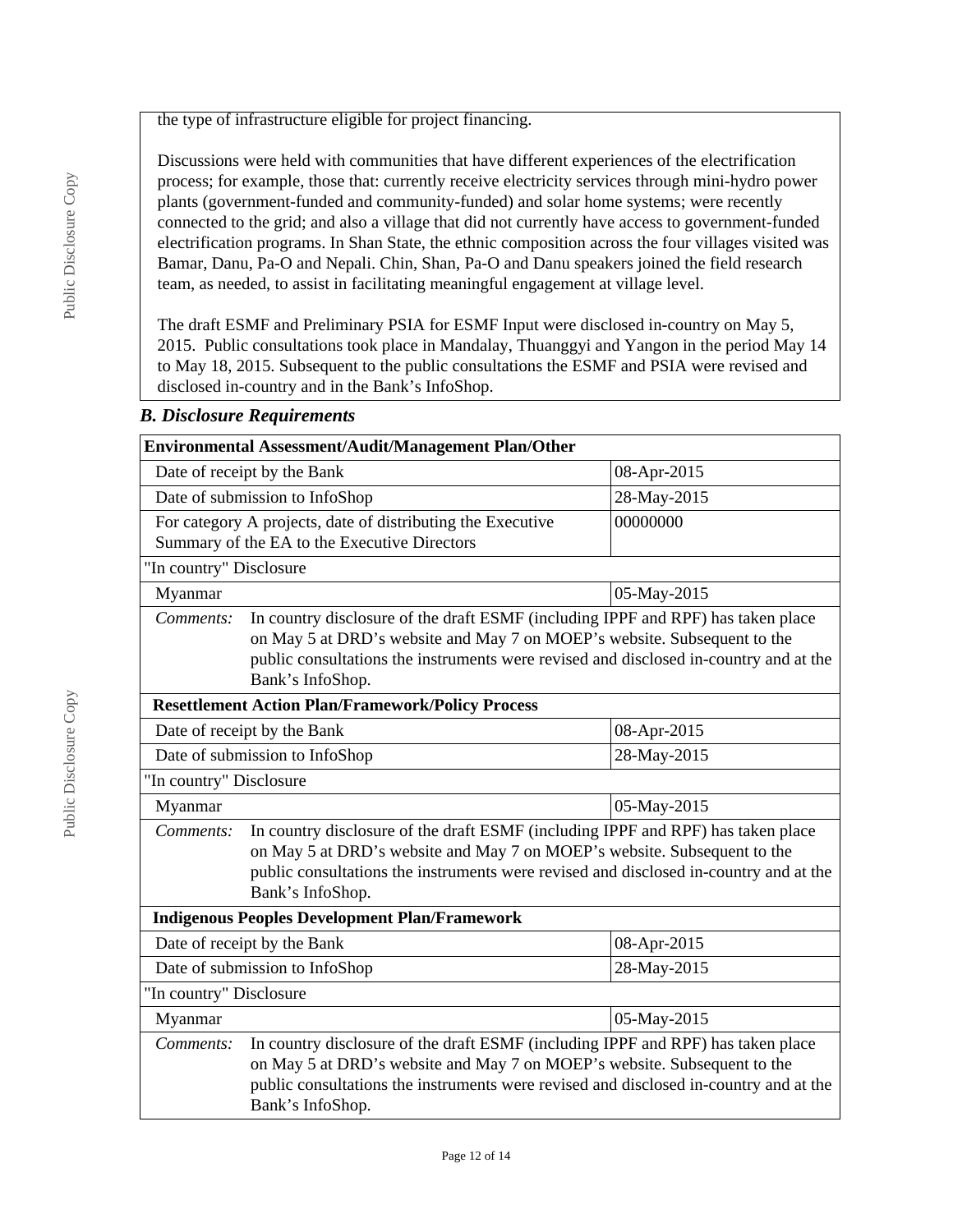**If the project triggers the Pest Management and/or Physical Cultural Resources policies, the respective issues are to be addressed and disclosed as part of the Environmental Assessment/ Audit/or EMP.**

**If in-country disclosure of any of the above documents is not expected, please explain why:**

# *C. Compliance Monitoring Indicators at the Corporate Level*

| <b>OP/BP/GP 4.01 - Environment Assessment</b>                                                                                                                                             |                               |                                          |                 |
|-------------------------------------------------------------------------------------------------------------------------------------------------------------------------------------------|-------------------------------|------------------------------------------|-----------------|
| Does the project require a stand-alone EA (including EMP)<br>report?                                                                                                                      | Yes $\lceil$<br>$\mathbf{1}$  | $\text{No} \restriction \times \text{)}$ | $NA \lceil$     |
| <b>OP/BP 4.04 - Natural Habitats</b>                                                                                                                                                      |                               |                                          |                 |
| Would the project result in any significant conversion or<br>degradation of critical natural habitats?                                                                                    | Yes $\lceil$<br>1             | $\rm No$ [ $\times$ ]                    | $NA$ [ ]        |
| If the project would result in significant conversion or<br>degradation of other (non-critical) natural habitats, does the<br>project include mitigation measures acceptable to the Bank? | Yes $\lceil$<br>1             | $\overline{N}$ o<br>$\mathbf{I}$         | $NA [ \times ]$ |
| <b>OP/BP 4.11 - Physical Cultural Resources</b>                                                                                                                                           |                               |                                          |                 |
| Does the EA include adequate measures related to cultural<br>property?                                                                                                                    |                               | Yes $[\times]$ No $[\ ]$                 | NA <sub>1</sub> |
| Does the credit/loan incorporate mechanisms to mitigate the<br>potential adverse impacts on cultural property?                                                                            | Yes $[\times]$ No $[\ ]$      |                                          | NA <sub>1</sub> |
| <b>OP/BP 4.10 - Indigenous Peoples</b>                                                                                                                                                    |                               |                                          |                 |
| Has a separate Indigenous Peoples Plan/Planning Framework<br>(as appropriate) been prepared in consultation with affected<br>Indigenous Peoples?                                          |                               | $Yes [ \times ] No [ ] NA [$             | $\mathbf{1}$    |
| If yes, then did the Regional unit responsible for safeguards or<br>Practice Manager review the plan?                                                                                     | $Yes \, [ \times ] No \, [ ]$ |                                          | $NA$ [ ]        |
| If the whole project is designed to benefit IP, has the design<br>been reviewed and approved by the Regional Social<br>Development Unit or Practice Manager?                              | Yes $\lceil$<br>$\mathbf{1}$  | $\overline{N}$ o<br>$\mathbf{I}$         | $NA [ \times ]$ |
| <b>OP/BP 4.12 - Involuntary Resettlement</b>                                                                                                                                              |                               |                                          |                 |
| Has a resettlement plan/abbreviated plan/policy framework/<br>process framework (as appropriate) been prepared?                                                                           | Yes [ $\times$ ]              | No [<br>$\mathbf{I}$                     | $NA$ [          |
| If yes, then did the Regional unit responsible for safeguards or<br>Practice Manager review the plan?                                                                                     | Yes [ $\times$ ]              | $\overline{N}$ o<br>1                    | NA <sub>1</sub> |
| <b>OP/BP 4.37 - Safety of Dams</b>                                                                                                                                                        |                               |                                          |                 |
| Have dam safety plans been prepared?                                                                                                                                                      | Yes [ $\times$ ]              | No <sub>1</sub>                          | NA <sub>1</sub> |
| Have the TORs as well as composition for the independent<br>Panel of Experts (POE) been reviewed and approved by the<br>Bank?                                                             |                               | Yes [ ] No [ ] NA $[\times]$             |                 |
| Has an Emergency Preparedness Plan (EPP) been prepared and<br>arrangements been made for public awareness and training?                                                                   | Yes [ ]                       | No [ ] NA $[\times]$                     |                 |
| The World Bank Policy on Disclosure of Information                                                                                                                                        |                               |                                          |                 |